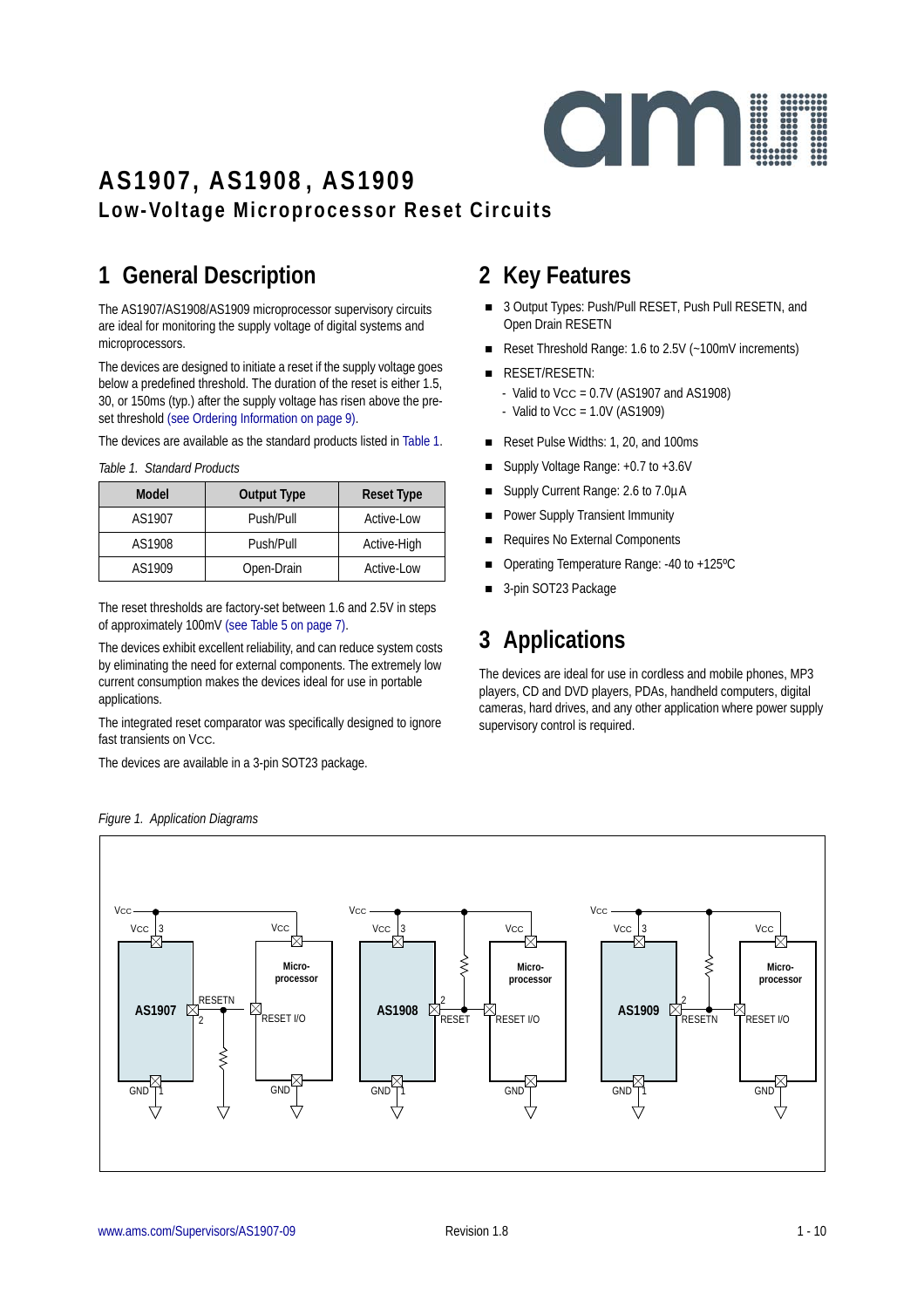Datasheet - Pin Assignments

|          | 000000000   |        |
|----------|-------------|--------|
| 0.0.0    | 00000000    |        |
| 699      | 000000000   |        |
| 000      | 00000000    |        |
|          | 0000000     |        |
| 000      | $000$ $000$ |        |
| ***      | 00000000    |        |
|          | $-0.0.0$    | 0.0.0  |
| 0.0.0    | 0.00        | 0.0.0  |
|          |             | 0.0.0  |
| ******** |             | $0.06$ |
| 0000000  |             |        |

## **4 Pin Assignments**

*Figure 2. Pin Assignments (Top View)*



### **4.1 Pin Descriptions**

*Table 2. Pin Descriptions*

| <b>Pin Number</b> | Pin Name      | <b>Description</b>                                                                                                                                                                |
|-------------------|---------------|-----------------------------------------------------------------------------------------------------------------------------------------------------------------------------------|
|                   | <b>GND</b>    | Ground                                                                                                                                                                            |
|                   | <b>RESET</b>  | Active-High Reset Output (AS1908). This pin stays high whenever Vcc is below the<br>RESET threshold VTH (see page 7), and for trp (see page 4) after Vcc rises above<br>VTH.      |
| 2                 | <b>RESETN</b> | Active-Low Reset Output (AS1907, AS1909). This pin remains low while Vcc is below<br>the RESET threshold VTH (see page 7), and for tTP (see page 4) after Vcc rises<br>above VTH. |
|                   |               | <b>Note:</b> This pin is open-drain on the AS1909.                                                                                                                                |
|                   | VCC           | Positive Supply Voltage. Connect to +0.7 to +3.6V supply.                                                                                                                         |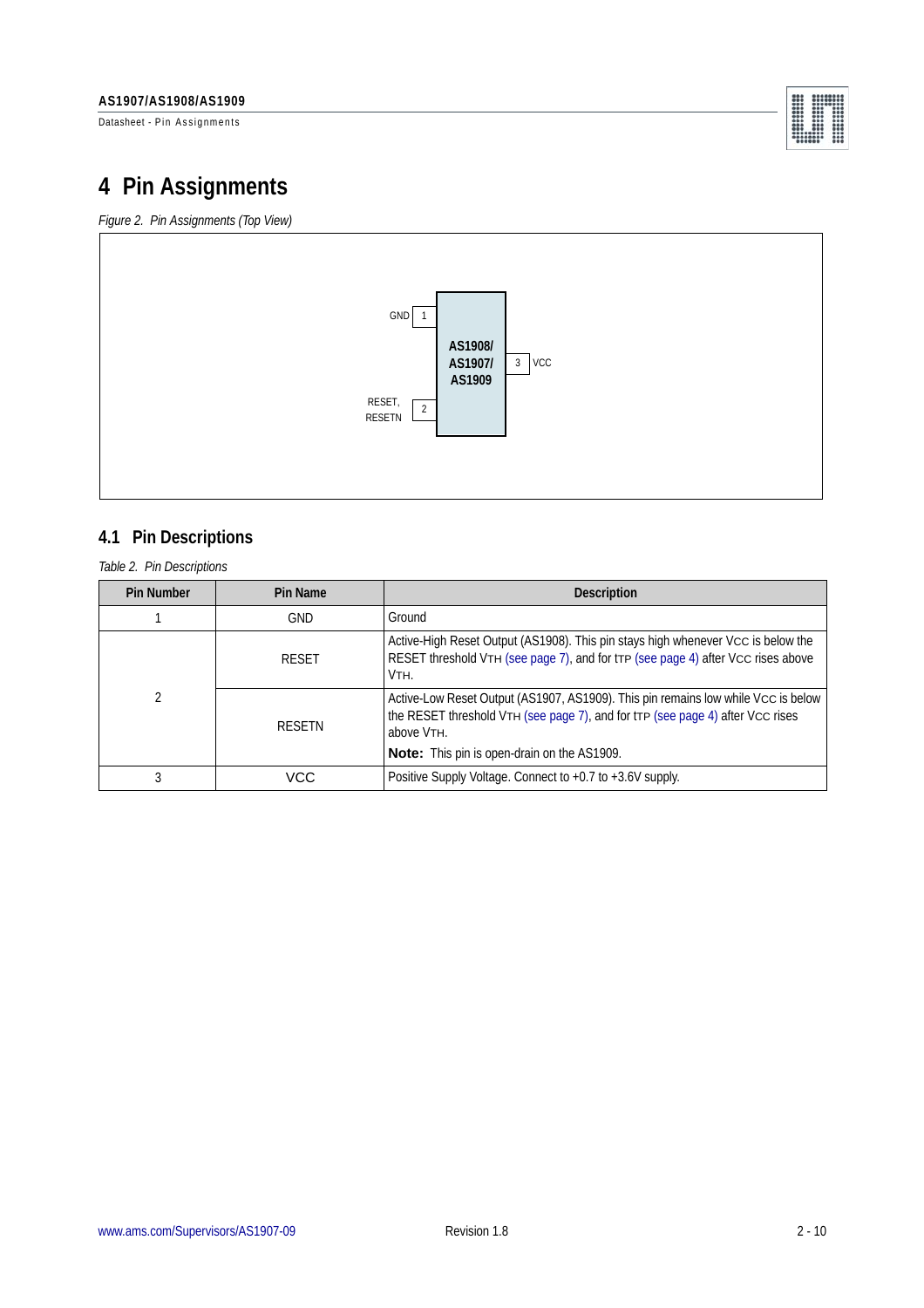Datasheet - Absolute Maximum Ratings



## **5 Absolute Maximum Ratings**

Stresses beyond those listed in [Table 3](#page-2-0) may cause permanent damage to the device. These are stress ratings only, and functional operation of the device at these or any other conditions beyond those indicated in [Electrical Characteristics on page 4](#page-3-1) is not implied. Exposure to absolute maximum rating conditions for extended periods may affect device reliability.

| Parameter                                        | Min    | <b>Max</b>     | <b>Units</b> | Comments                                                                                                                                                                                                                                                                                                     |
|--------------------------------------------------|--------|----------------|--------------|--------------------------------------------------------------------------------------------------------------------------------------------------------------------------------------------------------------------------------------------------------------------------------------------------------------|
| <b>Electrical Parameters</b>                     |        |                |              |                                                                                                                                                                                                                                                                                                              |
| Vcc to GND                                       | $-0.3$ | $+5.0$         | $\vee$       |                                                                                                                                                                                                                                                                                                              |
| Open-Drain RESETN                                | $-0.3$ | $+6.0$         | $\vee$       |                                                                                                                                                                                                                                                                                                              |
| Push/Pull RESET, RESETN                          | $-0.3$ | $VCC +$<br>0.3 | $\vee$       |                                                                                                                                                                                                                                                                                                              |
| Input Current (Vcc)                              |        | 20             | mA           |                                                                                                                                                                                                                                                                                                              |
| Output Current (RESET, RESETN)                   |        | 20             | mA           |                                                                                                                                                                                                                                                                                                              |
| <b>Electrostatic Discharge</b>                   |        |                |              |                                                                                                                                                                                                                                                                                                              |
| Electrostatic Discharge HBM<br>$+1$              |        |                |              | Norm: MIL 883 E Method 3015                                                                                                                                                                                                                                                                                  |
| <b>Continuous Power Dissipation</b>              |        |                |              |                                                                                                                                                                                                                                                                                                              |
| Continuous Power Dissipation<br>$(TAMB = +70°C)$ |        | 320            | mW           | 3-pin SOT23 derate 4mW/°C above +70°C                                                                                                                                                                                                                                                                        |
| <b>Temperature Ranges and Storage Conditions</b> |        |                |              |                                                                                                                                                                                                                                                                                                              |
| Junction Temperature                             |        | $+150$         | $^{\circ}C$  |                                                                                                                                                                                                                                                                                                              |
| Storage Temperature Range                        | $-55$  | $+150$         | $^{\circ}C$  |                                                                                                                                                                                                                                                                                                              |
| Package Body Temperature                         |        | $+260$         | $^{\circ}$ C | The reflow peak soldering temperature (body temperature)<br>specified is in accordance with <i>IPC/JEDEC J-STD-020</i><br>"Moisture/Reflow Sensitivity Classification for Non-<br>Hermetic Solid State Surface Mount Devices".<br>The lead finish for Pb-free leaded packages is matte tin<br>$(100\% Sn)$ . |
| Humidity non-condensing                          | 8      | 85             | %            |                                                                                                                                                                                                                                                                                                              |
| Moisture Sensitive Level                         |        |                |              | Represents a maximum floor life time of unlimited                                                                                                                                                                                                                                                            |
|                                                  |        |                |              |                                                                                                                                                                                                                                                                                                              |

#### <span id="page-2-0"></span>*Table 3. Absolute Maximum Ratings*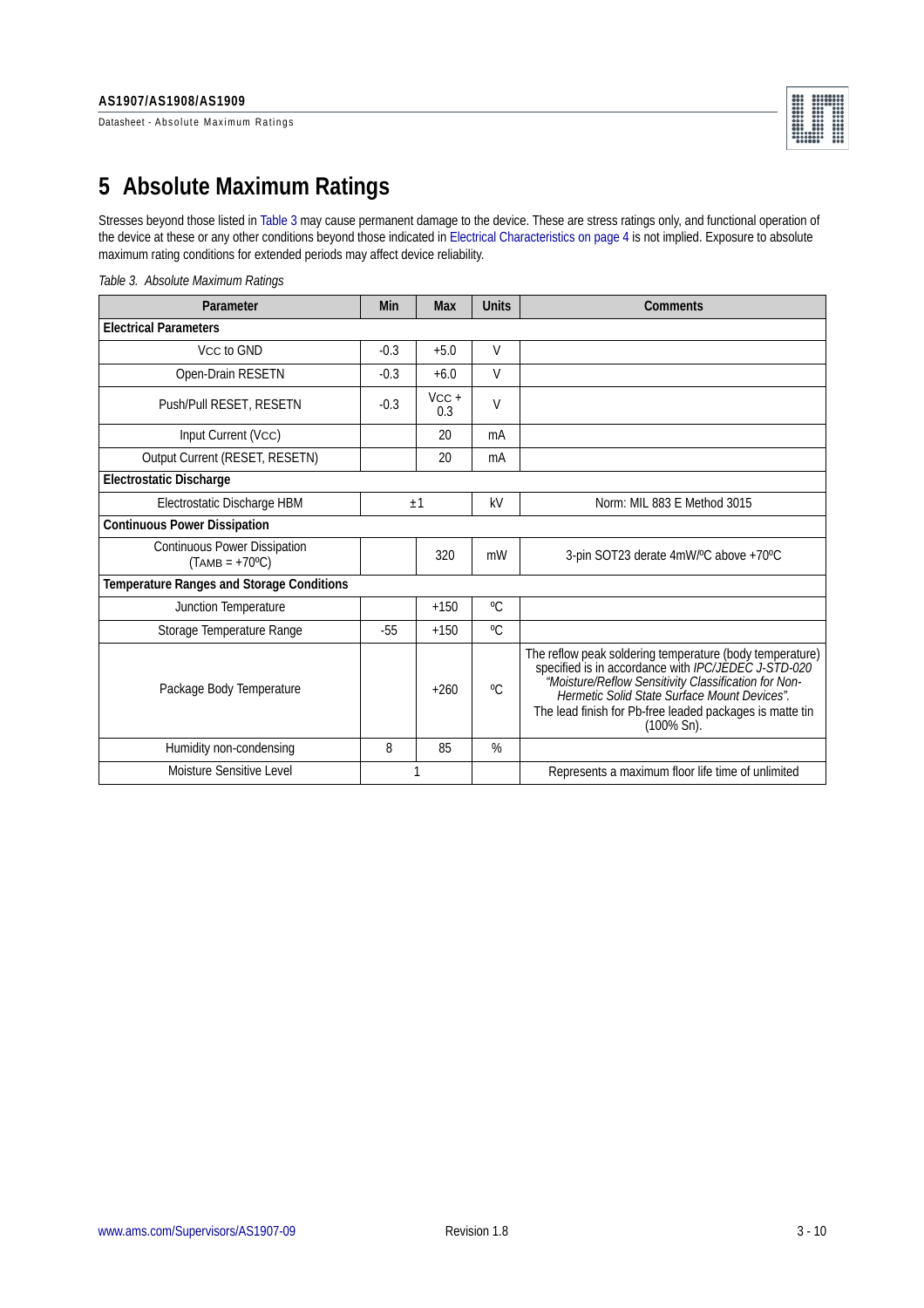Datasheet - Electrical Characteristics



# <span id="page-3-1"></span>**6 Electrical Characteristics**

*VCC = Full Range, TAMB = -40 to +125ºC (unless otherwise specified). Typ values are at VCC = +3.0V, TAMB = +25ºC.* All limits are guaranteed. The parameters with min and max values are guaranteed with production tests or SQC (Statistical Quality Control) methods. *Table 4. Electrical Characteristics*

<span id="page-3-0"></span>

| Symbol                | Parameter                                                       | Conditions                                                                          |                | Min                | Typ                   | Max             | <b>Unit</b> |  |
|-----------------------|-----------------------------------------------------------------|-------------------------------------------------------------------------------------|----------------|--------------------|-----------------------|-----------------|-------------|--|
|                       |                                                                 | TAMB = $0$ to $+85^{\circ}$ C                                                       | AS1907, AS1908 | 0.7                |                       | 3.6             | $\vee$      |  |
|                       |                                                                 |                                                                                     | AS1909         | 1.0                |                       | 3.6             |             |  |
| <b>V<sub>CC</sub></b> | Supply Voltage Range                                            | TAMB = $-40$ to $+85^{\circ}$ C                                                     | AS1907, AS1908 | 0.78               |                       | 3.6             |             |  |
|                       |                                                                 |                                                                                     | AS1909         | 1.2                |                       | 3.6             |             |  |
|                       |                                                                 | TAMB = $-40$ to $+125$ °C                                                           |                | 1.2                |                       | 3.6             |             |  |
| Icc                   |                                                                 | $VCC = 1.8V$ , no load                                                              |                |                    | 2.4                   | 6.0             | μA          |  |
|                       | Supply Current <sup>1</sup>                                     | $Vcc = 2.5V$ , no load                                                              |                |                    | 2.6                   | 7.0             |             |  |
|                       |                                                                 | $TAMB = +25^{\circ}C$                                                               |                | $VTH -$<br>0.9%    | <b>V<sub>TH</sub></b> | $VTH +$<br>0.9% | $\vee$      |  |
| <b>VTH</b>            | <b>RESET Threshold Voltage</b>                                  | TAMB = $0^{\circ}$ C to +50 $^{\circ}$ C:<br>AS1909C17, AS1909C168, AS1909C188 only |                | VTH-<br>1.2%       | <b>V<sub>TH</sub></b> | $VTH +$<br>1.2% | $\vee$      |  |
|                       |                                                                 | TAMB = $-40$ to $+125$ °C                                                           |                | VTH-<br>3%         | <b>V<sub>TH</sub></b> | $VTH +$<br>3%   | $\vee$      |  |
| t <sub>RD</sub>       | Vcc Falling Reset Delay                                         | Vcc falling at 10V/ms                                                               |                |                    | 33                    |                 | $\mu s$     |  |
|                       | <b>RESET Active</b><br>Time-Out Period                          | AS190x-Azz-T                                                                        |                | $\mathbf{1}$       | 1.5                   | $\overline{2}$  | ms          |  |
| <b>tTP</b>            |                                                                 | AS190x-Bzz-T                                                                        | 20             | 30                 | 40                    |                 |             |  |
|                       |                                                                 | AS190x-Czz-T                                                                        |                | 100                | 150                   | 200             |             |  |
| <b>VOL</b>            | RESETN Output Low Voltage; RESET<br>asserted                    | $\overline{ISINK} = 50\mu A$ , VCC $\geq 1.0V$                                      |                |                    |                       | 0.4             | $\vee$      |  |
|                       | (AS1907/AS1909)                                                 | $ISINK = 500µA$ , VCC $\geq 1.8V$                                                   |                |                    |                       | 0.3             |             |  |
| VOH                   | RESETN Output High Voltage; RESET                               | ISOURCE = $200\mu$ A, VCC $\geq 1.8V$                                               |                | 0.8x<br><b>Vcc</b> |                       |                 | $\vee$      |  |
|                       | Not Asserted (AS1907)                                           | ISOURCE = $500\mu$ A, Vcc $\geq 2.7V$                                               |                | 0.8x<br><b>Vcc</b> |                       |                 |             |  |
| <b>VOH</b>            | RESET Output Voltage; RESET<br>Asserted (AS1908)                | ISOURCE = $1\mu$ A, VCC $\geq 1.0V$                                                 |                | 0.8x<br><b>VCC</b> |                       |                 | $\vee$      |  |
|                       |                                                                 | ISOURCE = $200\mu$ A, VCC $\geq 1.8V$                                               |                | 0.8x<br><b>VCC</b> |                       |                 |             |  |
| <b>VOL</b>            | RESET Output Voltage; RESET Not                                 | $ISINK = 500µA$ , VCC $\geq 1.8V$                                                   |                |                    |                       | 0.3             | V           |  |
|                       | Asserted (AS1908)                                               | $IsINK = 1.2mA, VCC \ge 2.7V$                                                       |                |                    |                       | 0.3             |             |  |
| <b>ILEAK</b>          | RESETN Output Leakage Current;<br>RESETN<br>Deasserted (AS1909) | VCC > VTH                                                                           |                |                    |                       | 0.5             | μA          |  |

1. Not valid if Vcc = VTH.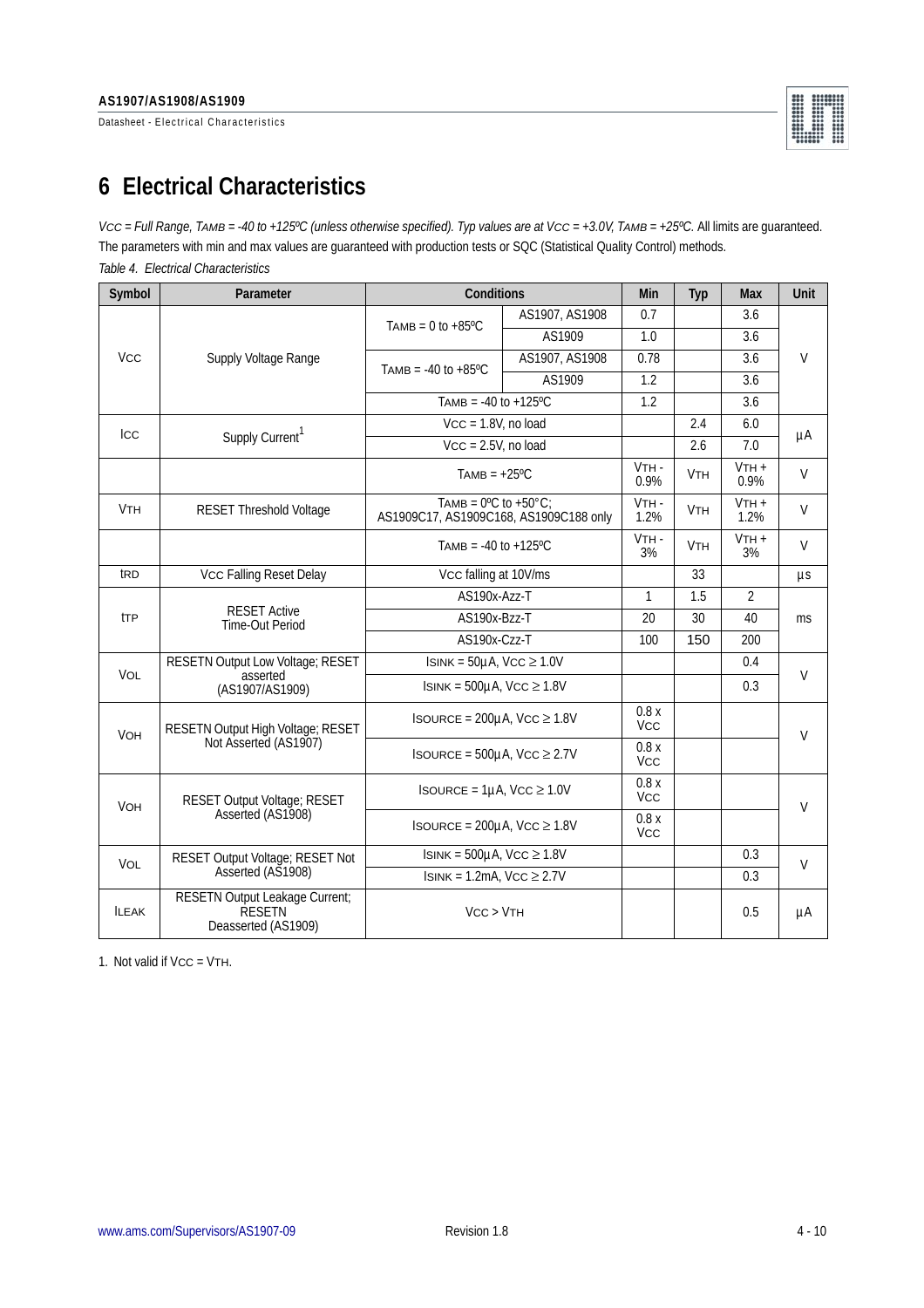Datasheet - Typical Operating Characteristics



## <span id="page-4-0"></span>**7 Typical Operating Characteristics**





*Figure 5. Normalized Reset Timeout Period vs. Figure 6. Output Voltage Low vs. Temperature Temperature, VTH = 2.3VReset Asserted*





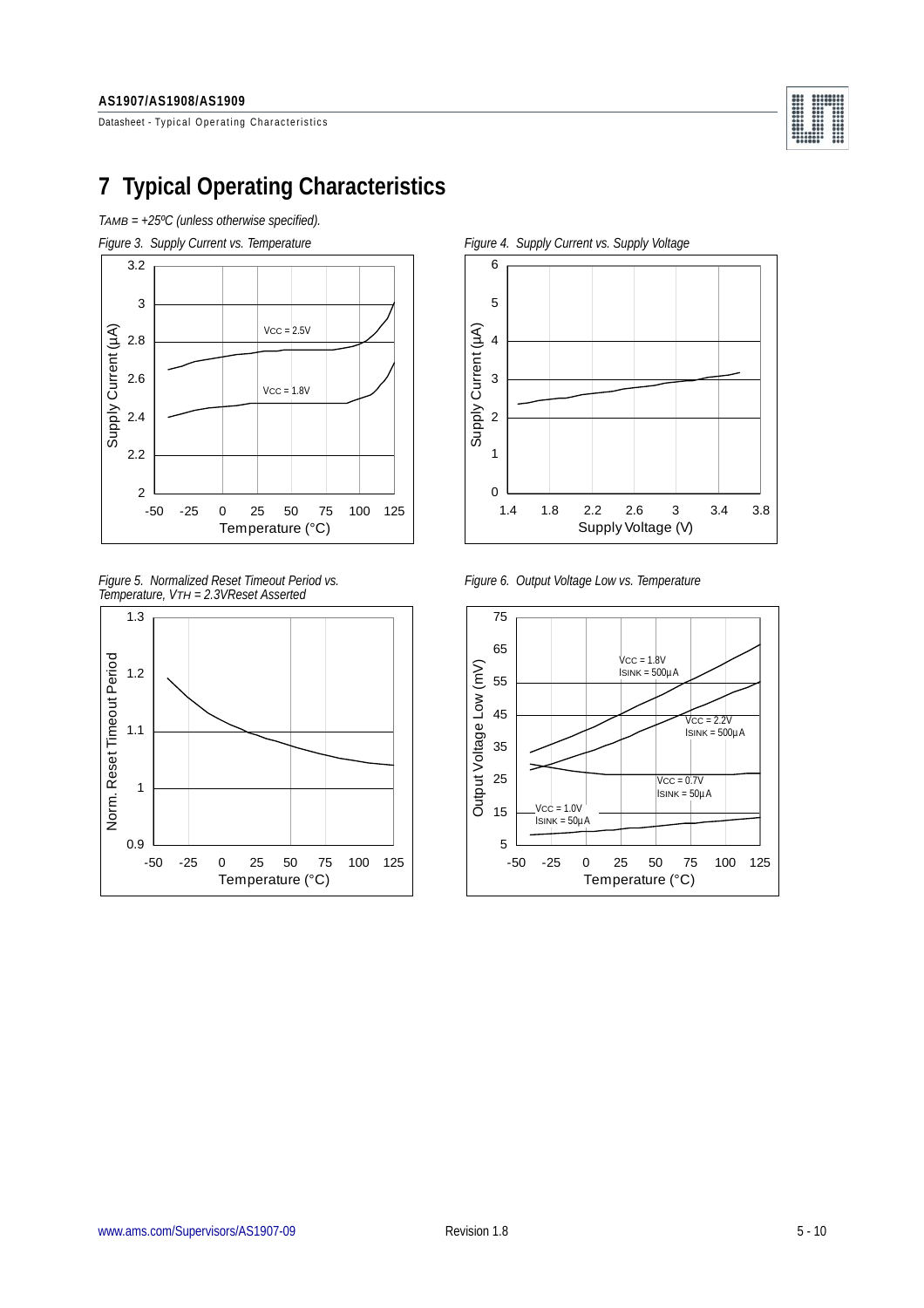Datasheet - Typical Operating Characteristics



*Reset Comparator OverdriveTemperature*



*Figure 11. Output Voltage Low vs. VCC, ISINK = 500µA*



*Figure 7. Max. Transient Duration vs. Figure 8. VCC falling Propagation Delay vs.*



..........

*Figure 9. Output Voltage Low vs. VCC, ISINK = 50µA Figure 10. Output Voltage Low vs. VCC, ISINK = 100µA*

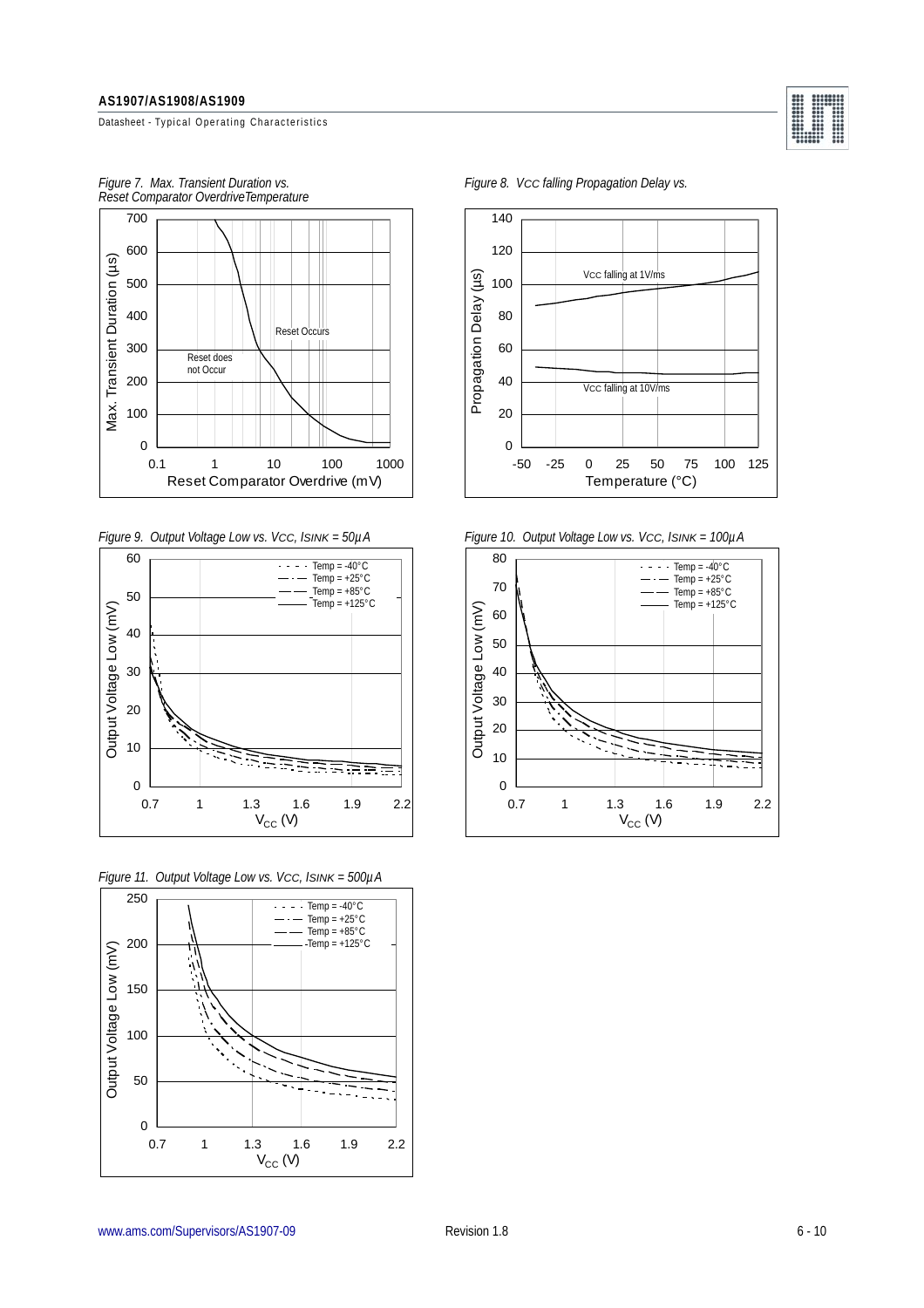Datasheet - Application Information



### **8 Application Information**

#### **8.1 Negative Going Vcc Transients**

All devices are effectively immune to short-duration, negative-going VCC transients (glitches). The Maximum Transient Duration vs. Reset Comparator Overdrive graph [\(see page 5\)](#page-4-0) shows the maximum pulse width that a negative-going Vcc transient may typically have without issuing a reset signal. As the amplitude of the transient increases, the maximum allowable pulse width decreases.

#### **8.2 Valid Reset Output**

If VCC falls below 1V and approaches the minimum operating voltage of 0.7V, push/pull-type reset sinking/sourcing capabilities greatly decrease. High-impedance CMOS-logic inputs connected to RESET can drift to indeterminate voltages, although this is normally not a problem since most microprocessors do not operate at VCC < 1V.

For the AS1908, where RESET must be valid to Vcc = 0, a 100kΩ pull-up resistor between RESET and Vcc [\(see Figure 1 on page 1\)](#page-0-1) will hold RESET high if Vcc falls below 0.7V.

For the AS1907, where RESET must be valid down to 0V, add a pull-down resistor between RESET and GND [\(see Figure 1 on page 1\)](#page-0-1) to eliminate stray leakage currents and hold RESET low. A pull-down resistor of 100kΩ is large enough not to load RESET yet small enough to pull it low.

Since the AS1909 has an open-drain, active-low output, it typically uses a pull-up resistor. With this device, RESET will most likely not maintain an active condition, but will drift to a non-active level due to the pull-up resistor and the reduced sinking capability of the open drain device. Therefore, this device is not recommended for applications where the RESET pin is required to be valid down to Vcc = 0.

| <b>Reset Thresholds</b> |       |                |                           |            |            |  |  |
|-------------------------|-------|----------------|---------------------------|------------|------------|--|--|
|                         |       | $TAMB = +25°C$ | TAMB = $-40$ to $+125$ °C |            |            |  |  |
| <b>Suffix</b>           | Min   | Typ            | <b>Max</b>                | <b>Min</b> | <b>Max</b> |  |  |
| 25                      | 2.478 | 2.50           | 2.523                     | 2.43       | 2.58       |  |  |
| 24                      | 2.378 | 2.40           | 2.422                     | 2.33       | 2.47       |  |  |
| 23                      | 2.279 | 2.30           | 2.321                     | 2.23       | 2.37       |  |  |
| 22                      | 2.180 | 2.20           | 2.220                     | 2.13       | 2.27       |  |  |
| 21                      | 2.081 | 2.10           | 2.119                     | 2.04       | 2.18       |  |  |
| 20                      | 1.982 | 2.00           | 2.018                     | 1.94       | 2.06       |  |  |
| 19                      | 1.883 | 1.90           | 1.917                     | 1.84       | 1.96       |  |  |
| 18                      | 1.784 | 1.80           | 1.816                     | 1.75       | 1.85       |  |  |
| 17                      | 1.685 | 1.70           | 1.715                     | 1.65       | 1.75       |  |  |
| 16                      | 1.586 | 1.60           | 1.614                     | 1.55       | 1.65       |  |  |

<span id="page-6-0"></span>*Table 5. Reset Thresholds*

### **8.3 Bi-Directional Microprocessor Interface**

The RESET output on the AS1909 is open-drain, thus this device can interface easily with microprocessors that have bi-directional reset pins, such as the Motorola 68HC11.

Connect the RESET output of this device directly to the microprocessor's RESET I/O pin with a single pull-up resistor to allow either device to assert reset [\(see Figure 1 on page 1\).](#page-0-1)

#### **8.4 Layout Considerations**

The devices require proper layout and design procedures for optimum performance.

- Short, wide traces should be used to reduce stray inductance and capacitance.
- Bypass capacitors should be as close to the device as possible.
- Large ground planes should be used wherever possible.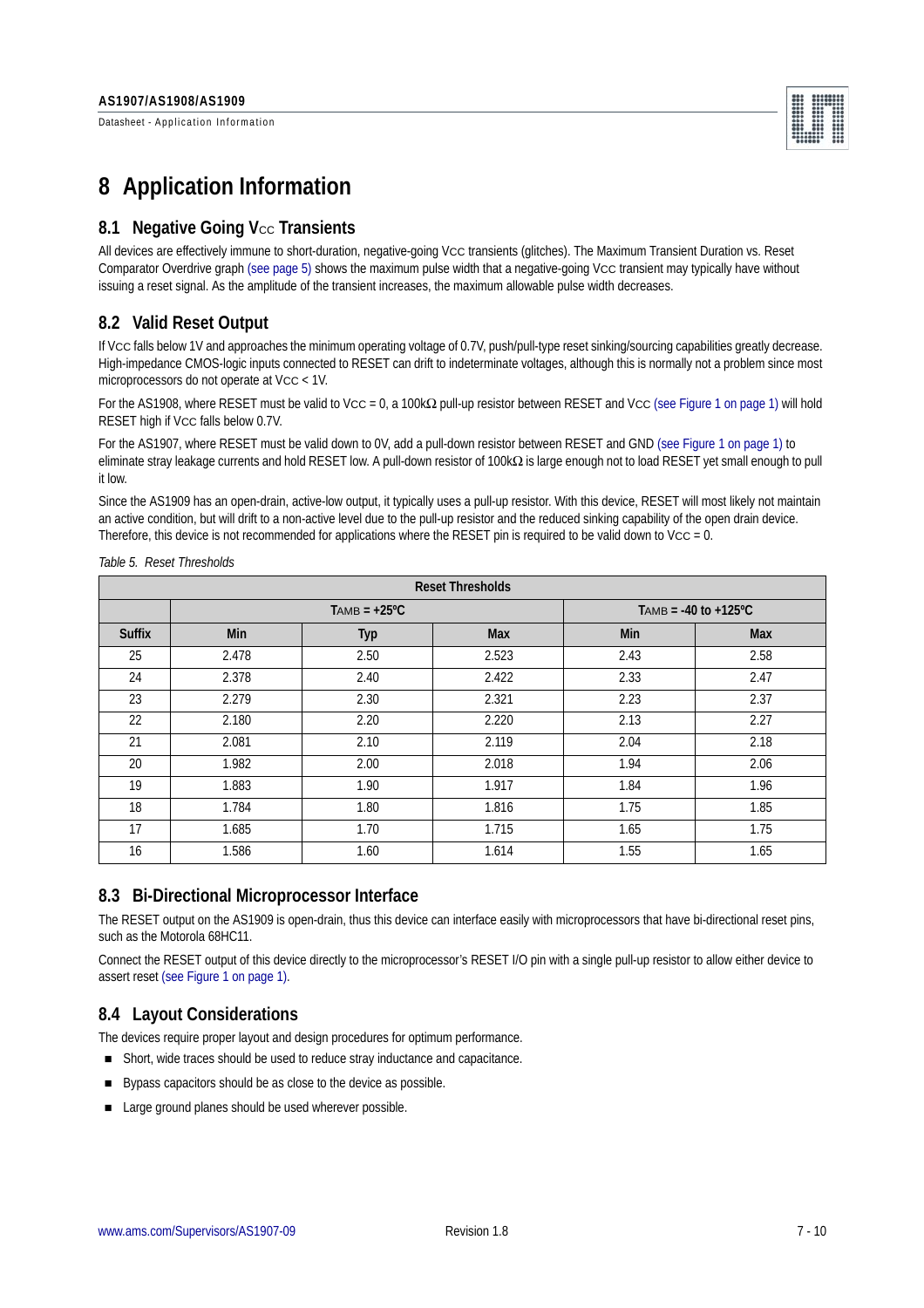Datasheet - Package Drawings and Markings



## **9 Package Drawings and Markings**

*Figure 12. 3-pin SOT23 Package*



NOTE:

- 1. DIMENSIONS & TOLERANCEING CONFIRM TO ASME Y14.5M-1994.
- 2. ALL DIMENSIONS ARE IN MILLIMETERS. ANGELS ARE IN DEGREES.
- $\sqrt{3}$  DATUMS A AND B TO BE DETERMINED AT DATUM PLANE H.



amin

amu

**® RoHS**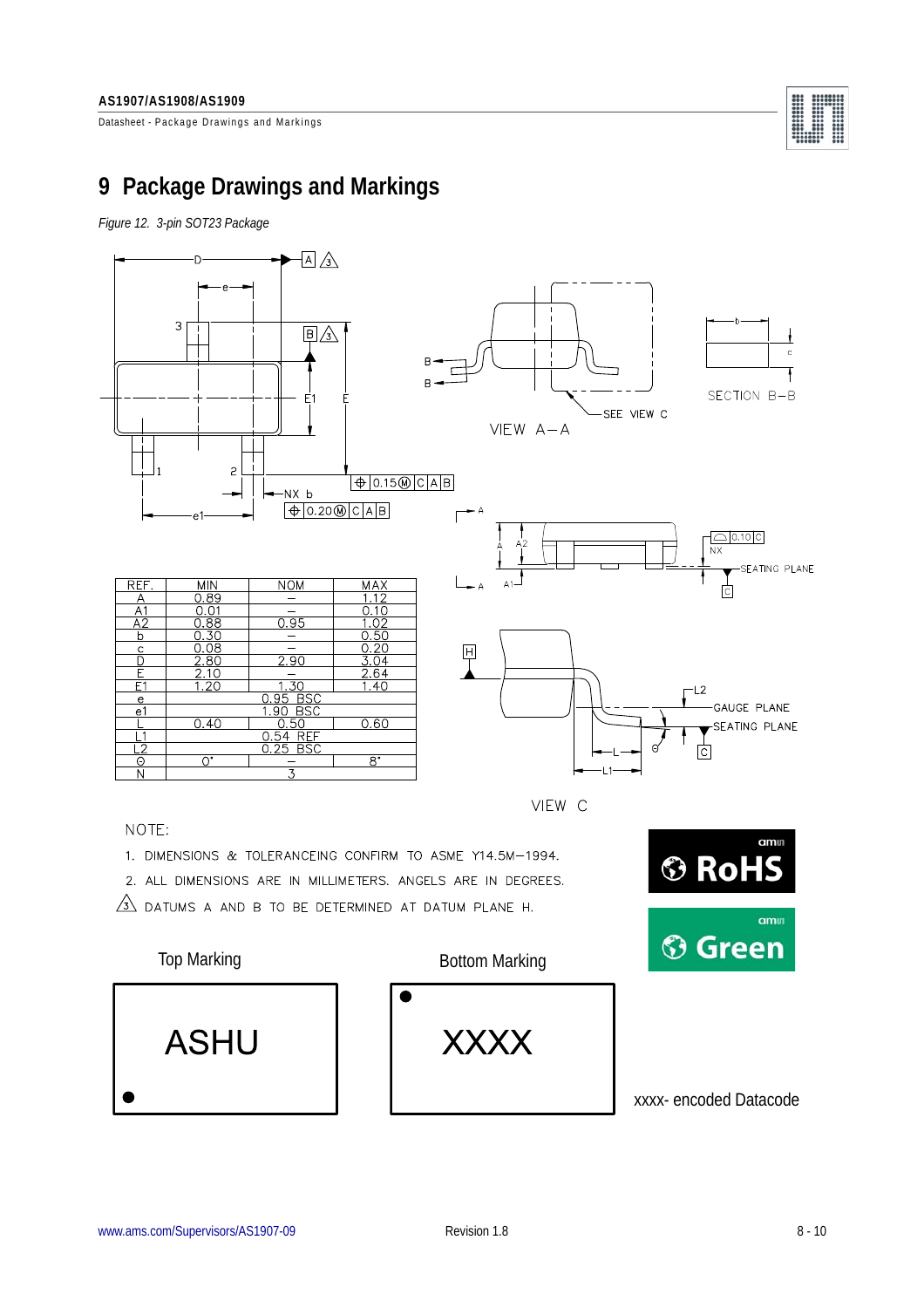Datasheet - Ordering Information



# <span id="page-8-0"></span>**10 Ordering Information**

The devices are available as the standard products shown in [Table 6](#page-8-2).

<span id="page-8-2"></span>*Table 6. Ordering Information*

| <b>Ordering Code</b> | <b>Marking</b>   | <b>Reset Type</b>  | <b>Reset Threshold</b> | <b>Minimum Reset</b><br>Timeout | <b>Delivery Form</b> |
|----------------------|------------------|--------------------|------------------------|---------------------------------|----------------------|
| AS1908C18-T          | <b>ASHU</b>      | <b>Active High</b> | 1.8V                   | 100ms                           | Tape and Reel        |
| AS1908C20-T          | <b>ASHV</b>      | <b>Active High</b> | 2.0V                   | 100 <sub>ms</sub>               | Tape and Reel        |
|                      |                  |                    |                        |                                 |                      |
| AS1907C16-T          | <b>ASHP</b>      | <b>Active Low</b>  | 1.6V                   | 100 <sub>ms</sub>               | Tape and Reel        |
| AS1907C18-T          | <b>ASHO</b>      | <b>Active Low</b>  | 1.8V                   | 100 <sub>ms</sub>               | Tape and Reel        |
| AS1907C20-T          | <b>ASHR</b>      | <b>Active Low</b>  | 2.0V                   | 100 <sub>ms</sub>               | Tape and Reel        |
| AS1907C22-T          | <b>ASNB</b>      | <b>Active Low</b>  | 2.2V                   | 100 <sub>ms</sub>               | Tape and Reel        |
| AS1907B23-T          | <b>ASHX</b>      | <b>Active Low</b>  | 2.3V                   | 20 <sub>ms</sub>                | Tape and Reel        |
|                      |                  |                    |                        |                                 |                      |
| AS1909C16-T          | <b>ASHY</b>      | Open Drain         | 1.6V                   | 100 <sub>ms</sub>               | Tape and Reel        |
| AS1909C168-T         | ASSB             | Open Drain         | 1.68V                  | 100 <sub>ms</sub>               | Tape and Reel        |
| AS1909C17-T          | <b>ASHZ</b>      | Open Drain         | 1.7V                   | 100ms                           | Tape and Reel        |
| AS1909C18-T          | <b>ASND</b>      | Open Drain         | 1.8V                   | 100ms                           | Tape and Reel        |
| AS1909C188-T         | <b>ASTE</b>      | Open Drain         | 1.88V                  | 100ms                           | Tape and Reel        |
| AS1909C20-T          | ASH <sub>1</sub> | Open Drain         | 2.0V                   | 100 <sub>ms</sub>               | Tape and Reel        |
| AS1909C22-T          | <b>ASNC</b>      | Open Drain         | 2.2V                   | 100 <sub>ms</sub>               | Tape and Reel        |
| AS1909C23-T          | ASH <sub>2</sub> | Open Drain         | 2.3V                   | 100 <sub>ms</sub>               | Tape and Reel        |

Non-standard versions require a minimum order of 30,000 units. Contact ams AG for availability of non-standard versions.

#### <span id="page-8-1"></span>*Table 7. Coding of Factory-Trimmed Reset Active Time-Out Period*

| <b>Device</b>                                | <b>Suffix</b> | <b>trp in Milliseconds</b> |     |            |  |
|----------------------------------------------|---------------|----------------------------|-----|------------|--|
|                                              |               | Min                        | Тур | <b>Max</b> |  |
|                                              |               |                            | l.5 |            |  |
| AS1907xyy-T*<br>AS1908xyy-T*<br>AS1909xyy-T* |               | 20                         | 30  | 40         |  |
|                                              |               | 100                        | 150 | 200        |  |

\* These devices are available in factory-set VCC reset thresholds from 1.6V to 2.5V, in approximately 100mV increments. Choose the desired reset threshold suffix from [\(see Table 5 on page 7\)](#page-6-0) and insert it instead of "yy" in the part number.

Factory-programmed reset timeout periods are also available. Insert the code corresponding to the desired nominal reset timeout period [\(see](#page-8-1)  [Table 7\)](#page-8-1) instead of "x" in the part number. All devices available in tape-and-reel only.

**Note:** All products are RoHS compliant and ams green. Buy our products or get free samples online at www.ams.com/ICdirect

Technical Support is available at www.ams.com/Technical-Support

For further information and requests, email us at sales@ams.com (or) find your local distributor at www.ams.com/distributor